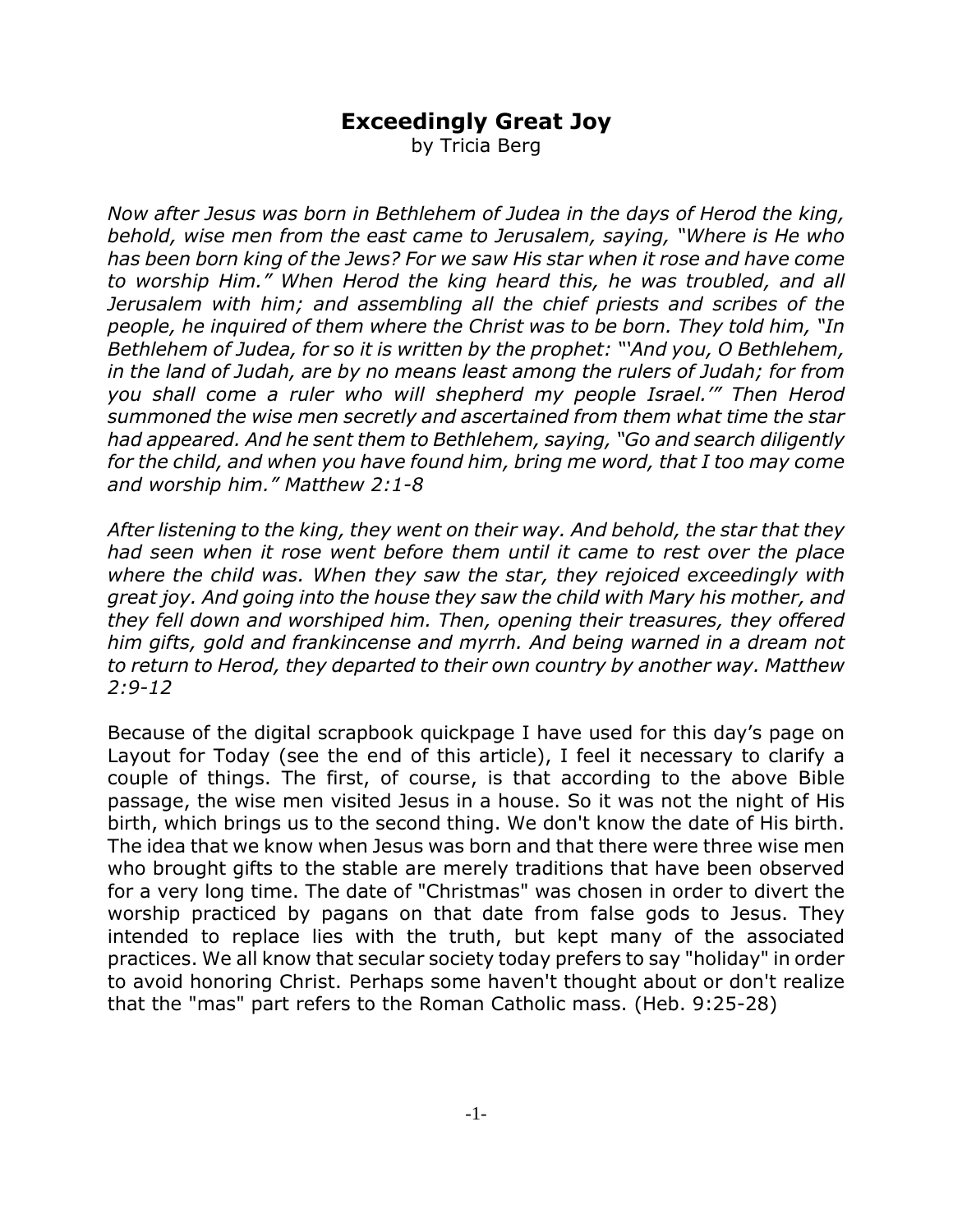Based on the age of the male children killed on Herod's orders (two and under), we can assume that Jesus was at least a year old, probably pretty close to two. It appears that the star appeared when Jesus was born and continued in the sky long enough for the wise men to make their journey all the way from the East. Herod consulted his own people and discovered approximately how long ago the star had first been observed in the sky. He then based his orders of infanticide based on that time frame.

*Then Herod, when he saw that he had been tricked by the wise men, became furious, and he sent and killed all the male children in Bethlehem and in all that region who were two years old or under, according to the time that he had ascertained from the wise men. Then was fulfilled what was spoken by the prophet Jeremiah: "A voice was heard in Ramah, weeping and loud lamentation, Rachel weeping for her children; she refused to be comforted, because they are no more." But when Herod died, behold, an angel of the Lord appeared in a dream to Joseph in Egypt, saying, "Rise, take the child and his mother and go to the land of Israel, for those who sought the child's life are dead." And he rose and took the child and his mother and went to the land of Israel. But when he heard that Archelaus was reigning over Judea in place of his father Herod, he was afraid to go there, and being warned in a dream he withdrew to the district of Galilee. And he went and lived in a city called Nazareth, so that what was spoken by the prophets might be fulfilled, that he would be called a Nazarene. Matthew 2:16-23*

Contrary to the popular recreations of the event, where "artistic license" is taken, there is no mention of an innkeeper or his wife, or even any animals being present. It is my belief that Jesus was born in the shepherd's tower where the sacrificial lambs were cared for–including, it would reasonably seem, "swaddling" to keep them from blemishes and spots that would disqualify them as acceptable offerings. (Ex. 12:5, John 1:29, 1Pet. 1:17-21, Heb. 9:13-14) This would explain why the shepherds didn't need detailed instructions as to how to get to the place where they could see Jesus with their own eyes, but rather knew exactly where to go.

*In those days a decree went out from Caesar Augustus that all the world should be registered. This was the first registration when Quirinius was governor of Syria. And all went to be registered, each to his own town. And Joseph also went up from Galilee, from the town of Nazareth, to Judea, to the city of David, which is called Bethlehem, because he was of the house and lineage of David, to be registered with Mary, his betrothed, who was with child. And while they were there, the time came for her to give birth. And she gave birth to her firstborn son and wrapped him in swaddling cloths and laid him in a manger, because there was no place for them in the inn. And in the same region there were*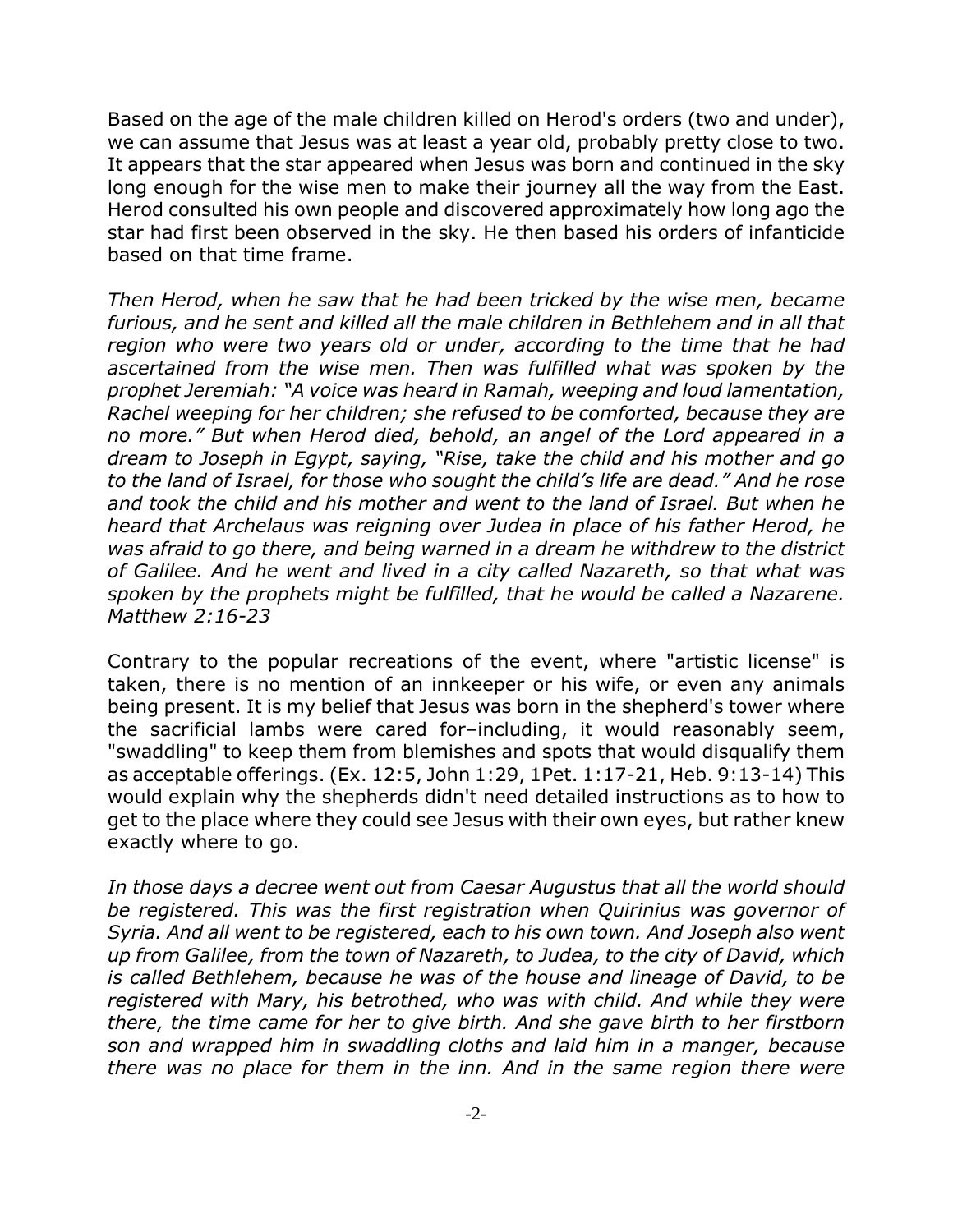*shepherds out in the field, keeping watch over their flock by night. And an angel of the Lord appeared to them, and the glory of the Lord shone around them, and they were filled with great fear. And the angel said to them, "Fear not, for behold, I bring you good news of great joy that will be for all the people. For unto you is born this day in the city of David a Savior, who is Christ the Lord. And this will be a sign for you: you will find a baby wrapped in swaddling cloths and lying in a manger." And suddenly there was with the angel a multitude of the heavenly host praising God and saying, "Glory to God in the highest, and on earth peace among those with whom he is pleased!" When the angels went away from them into heaven, the shepherds said to one another, "Let us go over to Bethlehem and see this thing that has happened, which the Lord has made known to us." And they went with haste and found Mary and Joseph, and the baby lying in a manger. And when they saw it, they made known the saying that had been told them concerning this child. And all who heard it wondered at what the shepherds told them. But Mary treasured up all these things, pondering them in her heart. And the shepherds returned, glorifying and praising God for all they had heard and seen, as it had been told them. Luke 2:1-20*

*And you, O tower of the flock, hill of the daughter of Zion, to you shall it come, the former dominion shall come, kingship for the daughter of Jerusalem. Micah 4:8*

*But you, O Bethlehem Ephrathah, who are too little to be among the clans of Judah, from you shall come forth for me one who is to be ruler in Israel, whose coming forth is from of old, from ancient days. Micah 5:2 (quoted in the passage from Matthew at the top)*

We also don't actually know for sure how many wise men there were (or their names), but there were three gifts. The gifts themselves are not only fit for a King because of their value, but the frankincense and myrrh symbolize the suffering that Jesus would endure on behalf of mankind. (Both kinds of precious resins were harvested by piercing the tree bark in order to collect the sap that is released. https://science.howstuffworks.com/life/botany/question283.htm) In like manner, Simeon prophesied strife for Jesus and pain for Mary when He was presented at the temple on the 33rd day following His birth. (Lev. 12)

*And when the time came for their purification according to the Law of Moses, they brought him up to Jerusalem to present him to the Lord (as it is written in the Law of the Lord, "Every male who first opens the womb shall be called holy to the Lord") and to offer a sacrifice according to what is said in the Law of the Lord, "a pair of turtledoves, or two young pigeons." Now there was a man in Jerusalem, whose name was Simeon, and this man was righteous and devout, waiting for the consolation of Israel, and the Holy Spirit was upon him. And it*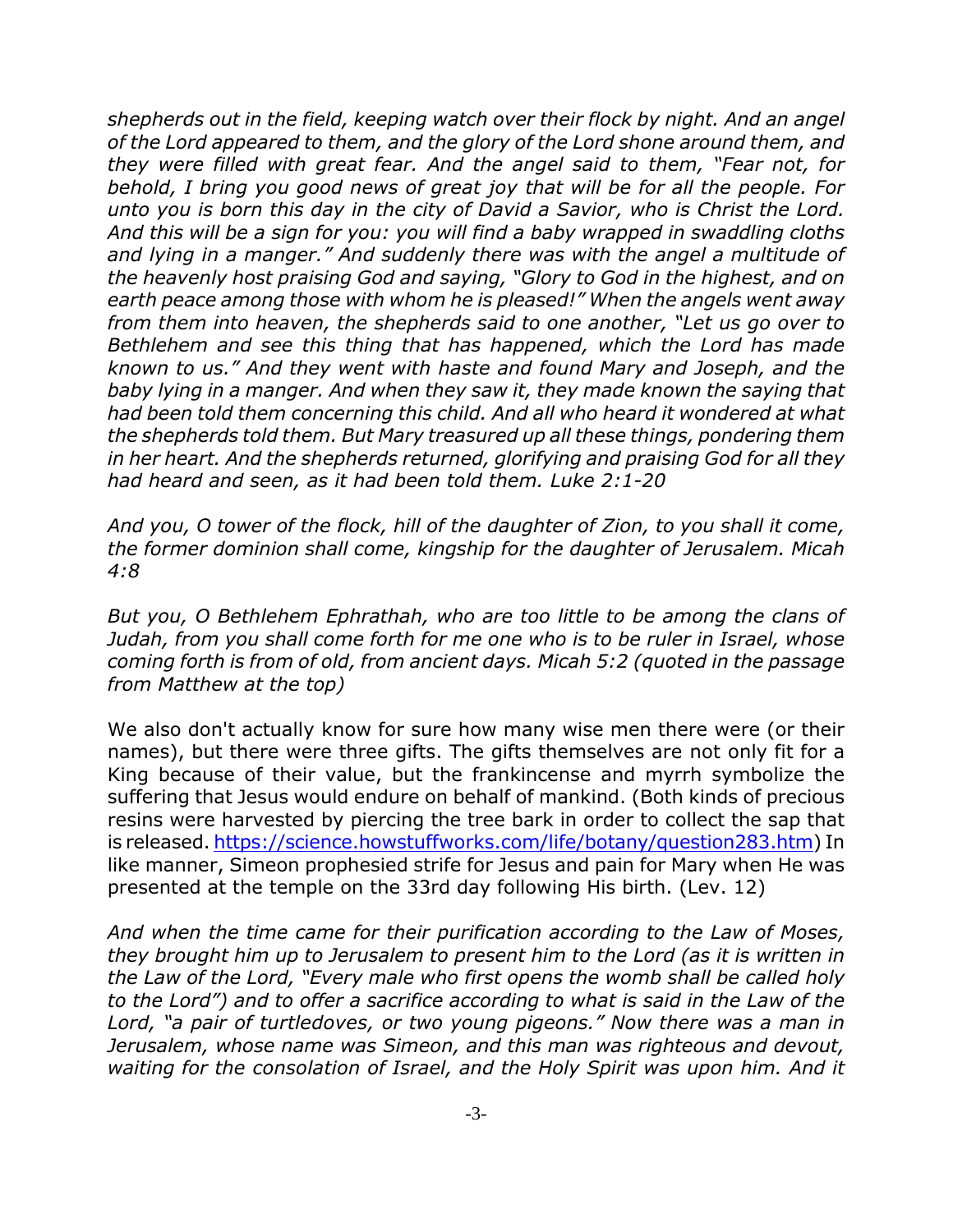*had been revealed to him by the Holy Spirit that he would not see death before he had seen the Lord's Christ. And he came in the Spirit into the temple, and when the parents brought in the child Jesus, to do for him according to the custom of the Law, he took him up in his arms and blessed God and said, "Lord, now you are letting your servant depart in peace, according to your word; for my eyes have seen your salvation that you have prepared in the presence of all peoples, a light for revelation to the Gentiles, and for glory to your people Israel." And his father and his mother marveled at what was said about him. And Simeon blessed them and said to Mary his mother, "Behold, this child is appointed for the fall and rising of many in Israel, and for a sign that is opposed (and a sword will pierce through your own soul also), so that thoughts from many hearts may be revealed." And there was a prophetess, Anna, the daughter of Phanuel, of the tribe of Asher. She was advanced in years, having lived with her husband seven years from when she was a virgin, and then as a widow until she was eighty-four. She did not depart from the temple, worshiping with fasting and prayer night and day. And coming up at that very hour she began to give thanks to God and to speak of him to all who were waiting for the redemption of Jerusalem. Luke 2:22-38*

There's one more instance (actually two) of Jesus receiving a valuable offering of a substance with great value that represented suffering. It was when His feet were anointed with spikenard by Mary of Bethany six days before the Passover, and His head was anointed with it four days before Passover by an unnamed woman. (Matt. 26:7-13, Mark 14:3-9, Luke 7:36-50, John 12:1-8, John 11:2) Spikenard must be crushed to obtain the ointment, just as Jesus was crushed for our iniquities (sins, transgressions).

*But he was pierced for our transgressions; he was crushed for our iniquities; upon him was the chastisement that brought us peace, and with his wounds we are healed. Isaiah 53:5*

The King James version says "by His stripes" and other translations say wounds, bruises or scourging. But regardless of the exact wording, we are healed of our spiritual sickness which led to death because He was willing to suffer and lay down His life for us to give us new life. (John 10:17-18, 2Cor. 5:17, Rom. 6, 1John 2:1-6) Jesus healed people of physical ailments throughout His earthly ministry, but He didn't receive "stripes" until the end of it. (Matt. 8:16-17) When we believe, we are born again spiritually. (John 5:24, John 3:3-8, Romans 8) Read the whole  $8<sup>th</sup>$  chapter of Romans so as to appreciate the context, to gain a solid understanding, rather than extracting a comforting verse here and there. Also read a bit before and after any given chapter, since those breaks were not in the original texts. Don't "pick" one verse over another when there seems to be a discrepancy, but study until you understand how the Scriptures harmonize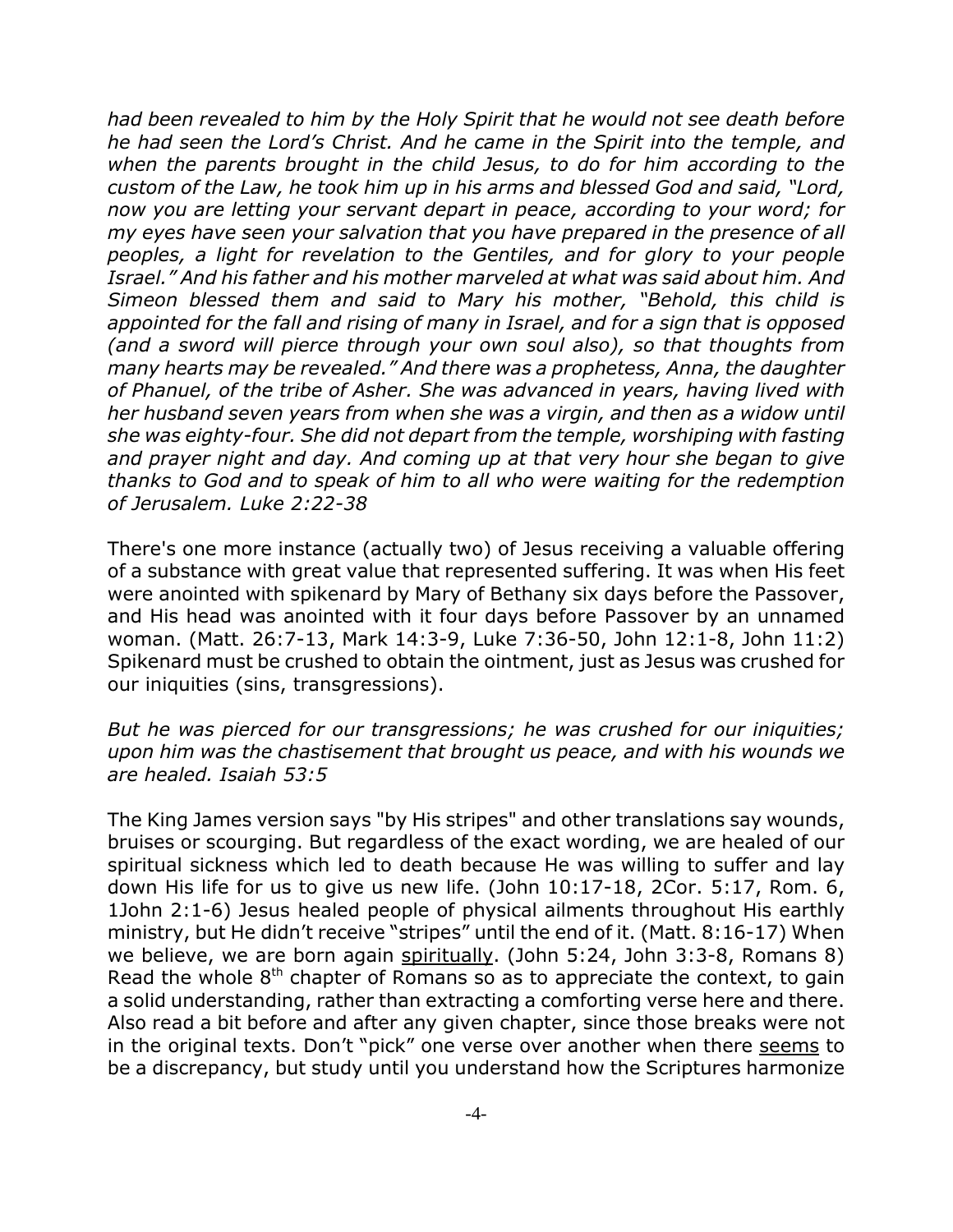with one another. We need to accept that God is good when He is extending grace and mercy by forgiving us and rescuing us from tribulation as well as when He is testing us by allowing suffering, or executing judgment. ALL of His ways are PERFECT. (Isa. 29:16)

Once redeemed by the blood of Jesus, we belong to Him forevermore. (1Cor. 6:18-20, Rev. 5:9, Gal. 3:13, Gal. 4:4-6, Titus 2:11-15, 1Pet. 1:18-23) As believers, we appreciate beyond description the fact that God gave His only begotten Son, beloved and perfect in every way, in order to save us from the wages of our sin (death and eternal punishment - Rom. 6:23, Matt. 25:46, 2Cor. 5:21, Matt. 3:16-17, Matt. 12:15-21, Isaiah 42:1-9, Matt. 17:1-8, Prov. 30:4-6, Rom. 10:6-7, John 3:13-14). The wise men didn't give one another gifts in honor of Jesus. They gave their best TO Him. That's what we should do as well, our whole lives long, every day. (Rom. 12:1-2, 1Pet. 2:4-5) We are free to honor God in whatever manner we believe will please Him according to our understanding of His word and ways. (Gal. 4:10, Rom. 14:5-12, 1Cor. 10:31, 2Cor. 5:14-15, Rom. 2:6-11, Col. 1:9-14, 2Pet. 3:14-18, 1Tim. 4:7-16, Jam. 2:12) If we choose to celebrate with decorating, feasting and gift-giving as our way of remembering God's gift of Jesus, I hope we take care to also remember those less fortunate than us and those who haven't heard the Good News yet while doing so.

*"Fear not, little flock, for it is your Father's good pleasure to give you the kingdom. Sell your possessions, and give to the needy. Provide yourselves with moneybags that do not grow old, with a treasure in the heavens that does not fail, where no thief approaches and no moth destroys. For where your treasure is, there will your heart be also." Luke 12:32-34*

*He said also to the man who had invited him, "When you give a dinner or a banquet, do not invite your friends or your brothers or your relatives or rich neighbors, lest they also invite you in return and you be repaid. But when you give a feast, invite the poor, the crippled, the lame, the blind, and you will be blessed, because they cannot repay you. For you will be repaid at the resurrection of the just." Luke 14:12-14*

Before I accepted my utmost need of Jesus as my Savior, when I thought I was a pretty decent person, it used to bother me when pastors would talk about Jesus' death and resurrection on Christmas. I thought they were "ruining" the holiday. God forgives me for that shameful line of thinking, which was out of ignorance. (Acts 17:30-31, Eph. 4:17-18, 1Tim. 1:13-17, 1John 3:19-24, Matt. 12:30-33, John 3:16-18, Isaiah 9:6-7, John 12:27, John 18:37) However, it does bring into question whether the way that the majority of the world celebrates the birth of our Savior is bringing many of those people any closer to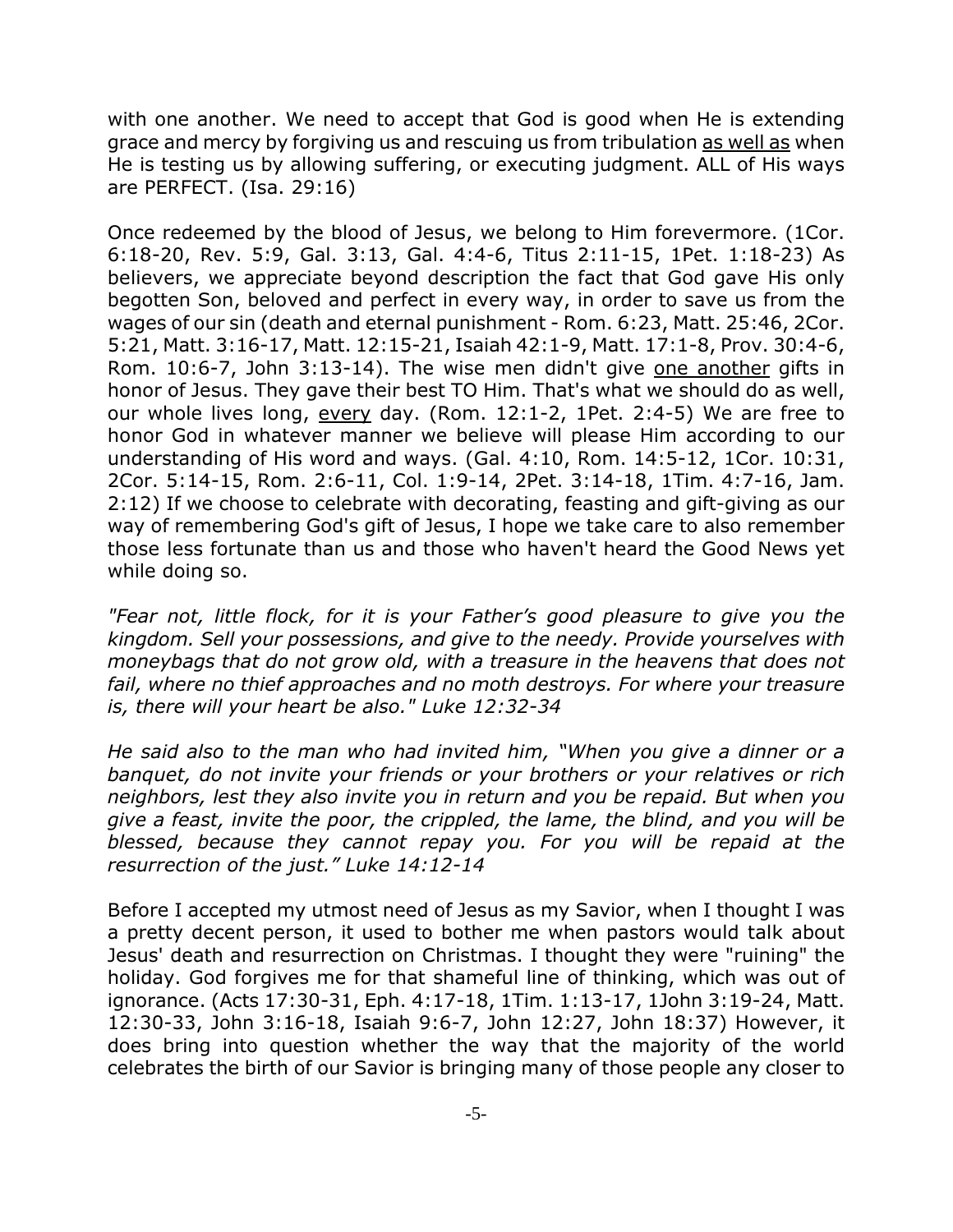God. If people who claim to have devout faith have the exact same traditions as those who don't believe (or have a very shallow belief)–there is practically no difference–then how is that evangelizing the unsaved? (Of course, this goes for every day, not only Christmas. We're meant to be LIGHTS. Matt. 5:16, Philip. 2:14-16)

## *For the word of the cross is folly to those who are perishing, but to us who are being saved it is the power of God. 1 Corinthians 1:18*

I don't know any believer who doesn't have someone they love who does not yet believe, and it greatly concerns them (myself included). However, we need to remember that we didn't save ourselves. Rather than give in to anguish and despair, we need to remember that God used various means to prepare us for that moment when He would reach into our willing hearts and renew our spirits with His love. (1Cor. 3:6-9, Titus 3:4-8) He brought us to a knowledge of the truth about our lost condition and the only Remedy, and gave us the gift of faith. (Eph. 2:8-10, Rom. 3:23, Rom. 6:23, Rom. 10:17) Prior to and all the way up to that time, we were unbelievers as well. So let's not lose hope and give up, but continue steadfastly in prayer and love in both word and deed, trusting that God is able and He is good. (Col. 4:2, Col. 3:12-17, Col. 3:23-25, 1Thess. 5:14-22, 2Thess. 2:16-17, 1John 3:16-18, John 4:36, Gal. 6:9, Jam. 2:13-17, Psa. 36:5- 9, Psa. 51, Psa. 63:3-4, Psa. 66:20, Psa. 69:13, Psa. 86:5, Psa. 86:15, Psa. 100:5, Psa. 103:8, Psa. 115:1, Psa. 117, Psa. 136, Psa. 145)

*Show us your steadfast love, O LORD, and grant us your salvation. Let me hear what God the LORD will speak, for he will speak peace to his people, to his saints; but let them not turn back to folly. Surely his salvation is near to those who fear him, that glory may dwell in our land. Steadfast love and faithfulness meet; righteousness and peace kiss each other. Faithfulness springs up from the ground, and righteousness looks down from the sky. Psalm 85:7-11*

It's of vital importance that our children hear about His (and ONLY His) saving grace, mercy and love. (Matt. 19:13-15, John 14:6, 1John 2:23) They need to know that God is real in this confusing world where media special effects are very convincing, and the majority go along with the flow rather than standing up for their faith. The world cannot be trusted to offer true wisdom, and in fact, often serves up deception. (1Cor. 1:18-31, 1Cor. 2:14, 1Cor. 3:18-20, Rom. 1:18-32, 2Cor. 3:12-17, 2Pet. 3) Everyone will see with their own eyes one day, but blessed are those who have not seen and yet believe. (John 20:29, Philip. 2:10-11)

*For with the heart one believes and is justified, and with the mouth one confesses and is saved. For the Scripture says, "Everyone who believes in him*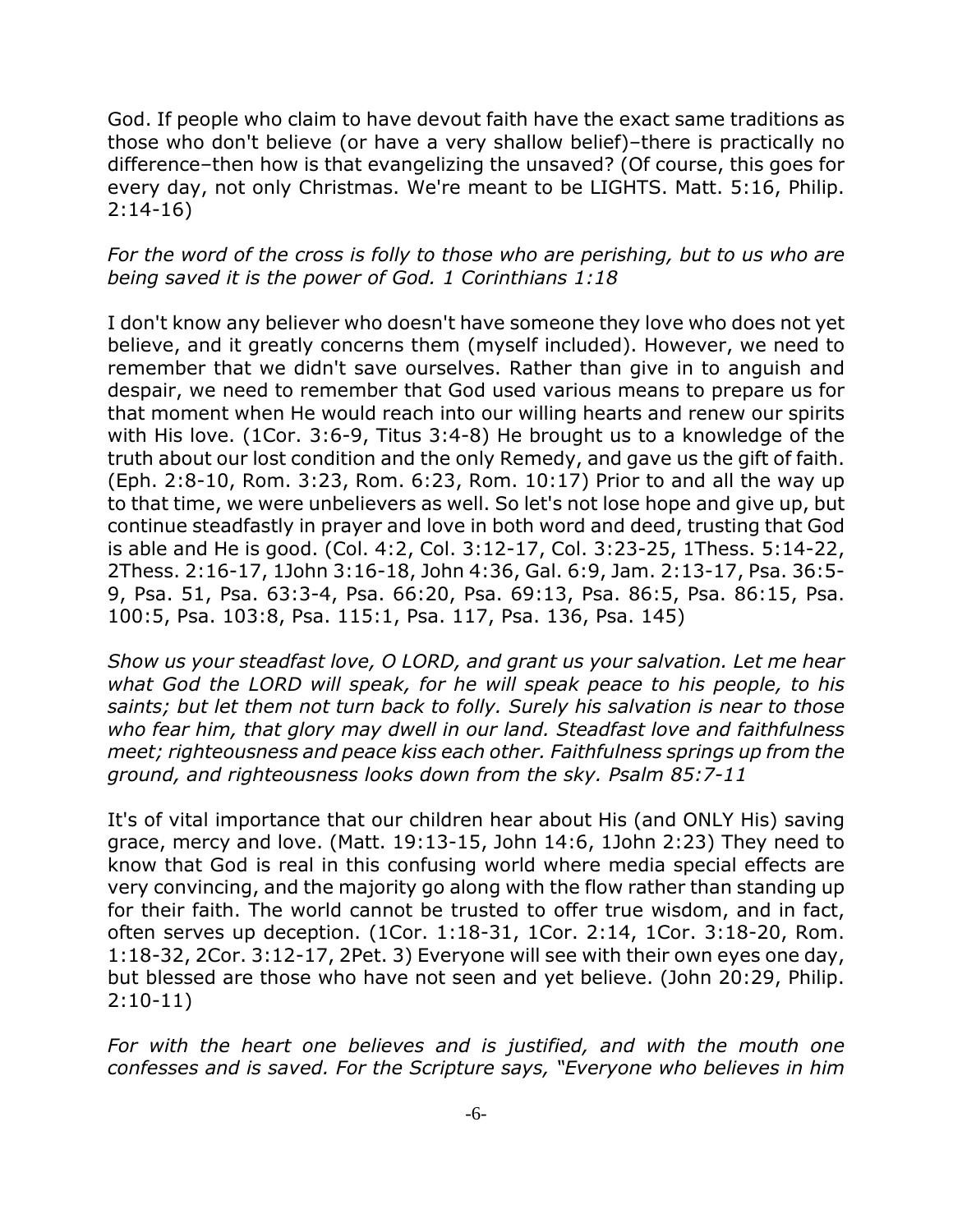*will not be put to shame." For there is no distinction between Jew and Greek; for the same Lord is Lord of all, bestowing his riches on all who call on him. For "everyone who calls on the name of the Lord will be saved." How then will they call on him in whom they have not believed? And how are they to believe in him of whom they have never heard? And how are they to hear without someone preaching? And how are they to preach unless they are sent? As it is written, "How beautiful are the feet of those who preach the good news!" Romans 10:10- 15*

We can be filled with joy every moment of every day–it doesn't depend upon our circumstances. (1Tim. 6:6-12, Heb. 10:32-35) What's really important is not whether we had a "white Christmas," or got what we wanted in the way of gifts, or whether our feast included every single item we enjoy eating or drinking the most, or if the tree tipped over–making a mess, breaking things, or whether a gift we ordered arrived on time, or whether our flight was delayed when traveling to spend the holiday with family, or whether we had a fender bender in the parking lot when we ran out for that last minute item, etc. These things belong to this temporary world that is going to pass away. (John 2:15-16)

Problems of every kind, even severe financial, family or health troubles, pale in significance when compared to the glory of our citizenship in heaven. (Philip. 3:7-21) No one can take from us our most precious possession. (Rom. 8:31-39) If we look carefully at that list of what can't separate us from God, we can see that it's not meant to be reassurance that if we despise the ways of God and give Him crumbs of ourselves, then He is pleased. (Heb. 12, Rom. 12:1-2, John 15:10, John 8:29) The passage is meant to assure those who suffer for Jesus' sake that He will never leave them or forsake them. (Heb. 13:1-9, 1Pet. 5:6-11, Rom. 8:15-19, Col. 3)

Our joy is deep down in our hearts. (Acts 14:17, John 16:33) And God wants our whole hearts, every day of the year, right up until the end. (1Chron. 29:9, Psa. 9:1, Psa. 16:8-9, Psa. 86:11-13, Psa. 111, Psa. 119:1-16, Mark 12:32-34, 2Cor. 6:11-13, Heb. 4:12-16, Heb. 10:19-31, Rev. 3:11) We're looking forward to the time when we'll see Him face to face and worship Him continually forever, but we don't have to wait–we can start NOW. (1Cor. 13:11-13, 1Pet. 1:8-9, 1Cor. 2:9, Rev. 21-22, John 4:23, Jam. 4:8) After all He has made and done, isn't He worthy of all we can give Him in return?

## *And let the peace of Christ rule in your hearts, to which indeed you were called in one body. And be thankful. Colossians 3:15*

Written by Tricia Berg, (December 2017), 7 pp. + digital scrapbook layout If you have been blessed by this article, you are free to share but do not claim as your own or sell, and do not